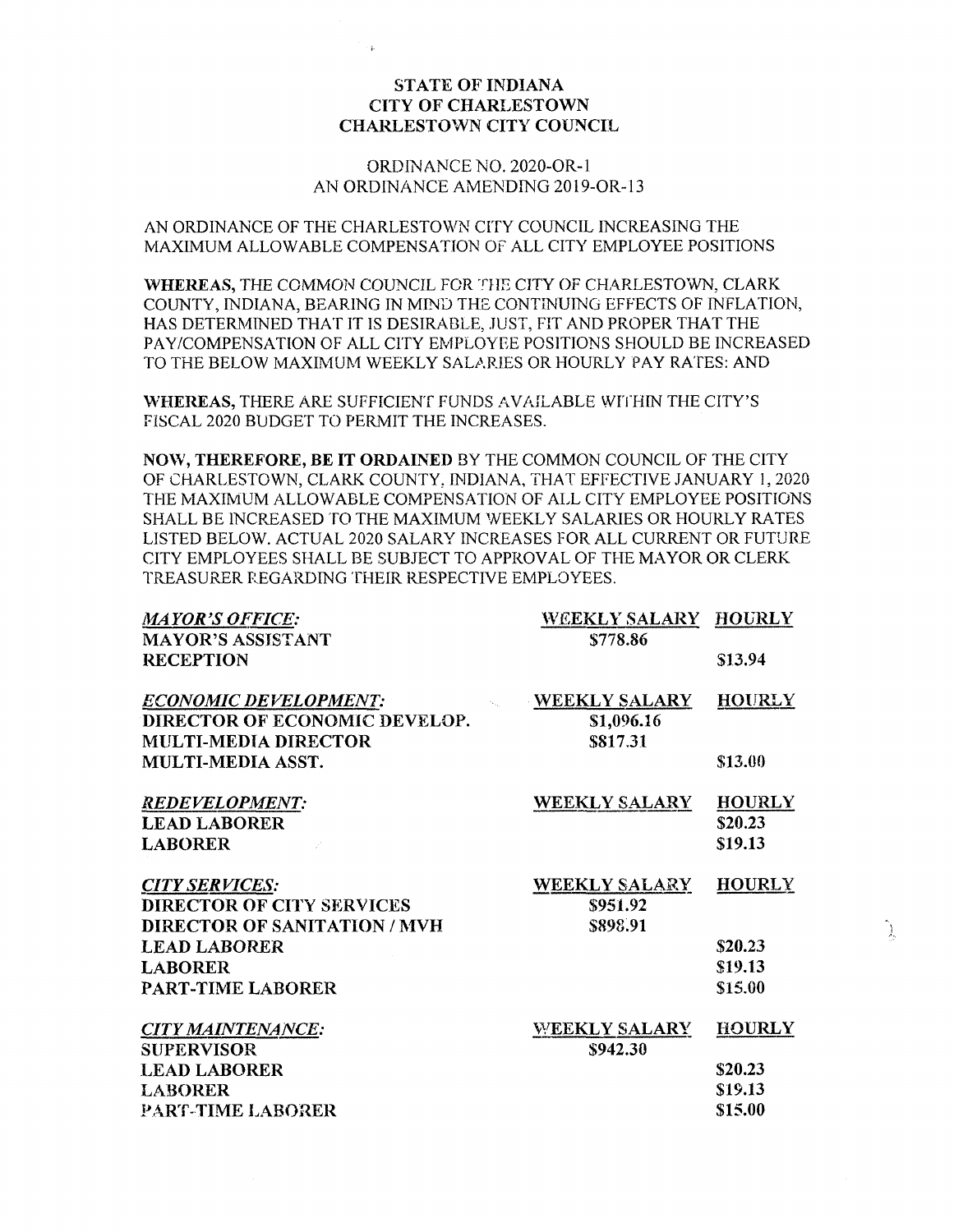| <b>UTILITY SUPERVISOR:</b><br><b>SUPERVISOR</b>                                                                                 | <b>WEEKLY SALARY</b><br>\$991.08                                                             | <b>HOURLY</b>                       |
|---------------------------------------------------------------------------------------------------------------------------------|----------------------------------------------------------------------------------------------|-------------------------------------|
| <b>WASTEWATER:</b><br><b>LABORER</b><br><b>PART-TIME LABORER</b>                                                                | <b>WEEKLY SALARY</b>                                                                         | <b>HOURLY</b><br>\$19.13<br>\$15.00 |
| <b>CLERK-TREASURER'S OFFICE:</b><br><b>1ST CLASS DEPUTY</b><br>2ND CLASS DEPUTY                                                 | WEEKLY SALARY                                                                                | <b>HOURLY</b><br>\$21.87<br>\$19.47 |
| <b>WATER DEPARTMENT OFFICE:</b><br><b>UTILITIES CLERK</b><br><b>UTILITIES CLERK</b>                                             | <b>WEEKLY SALARY</b>                                                                         | <b>HOURLY</b><br>\$19.50<br>\$18.67 |
| PARKS:<br><b>DIRECTOR OF PARKS</b><br><b>ASST. PARKS DIRECTOR</b><br>PARK SEASONAL LABORERS<br><b>DIGITAL CONNECTORS</b>        | <b>WEEKLY SALARY</b><br>\$798.08<br>\$520.00                                                 | <b>HOURLY</b><br>\$13.00<br>\$7.25  |
| PLANNING AND ZONING:<br>DIRECTOR OF PLANNING AND ZONING                                                                         | <b>WEEKLY SALARY</b><br>\$923.08                                                             | <b>HOURLY</b>                       |
| <b>POLICE DEPARTMENT:</b><br><b>POLICE SECRETARY</b><br><b>EVIDENCE TECHNICIAN</b>                                              | <b>WEEKLY SALARY</b><br>\$980.76                                                             | <b>HOURLY</b><br>\$19.88            |
| <b>CHIEF</b><br><b>ASST CHIEF</b><br><b>MAJOR</b><br><b>CAPTAIN</b><br><b>LIEUTENANT</b><br><b>SERGEANT</b><br><b>PATROLMAN</b> | \$1,231.96<br>\$1,165.34<br>\$1,179.76<br>\$1,123.72<br>\$1,082.10<br>\$1,040.48<br>\$998.86 |                                     |
|                                                                                                                                 |                                                                                              |                                     |

\*Uniform allowance up to \$1,400.00

\* Employees may receive a wellness incentive in an amount determined by the City's medical insurance provider and a medical insurance rebate as allowed by the medical loss ratio provision of the Affordable Care Act.

\*Incentive Bonus up to \$1,500.00

# Savings Clause

If any section of this Ordinance shall be deemed unenforceable and/or not in compliance with any applicable statute of law by a court of competent jurisdiction, then to the extent permissible all other sections of this Ordinance shall remain in full force and effect.

 $\bar{z}$